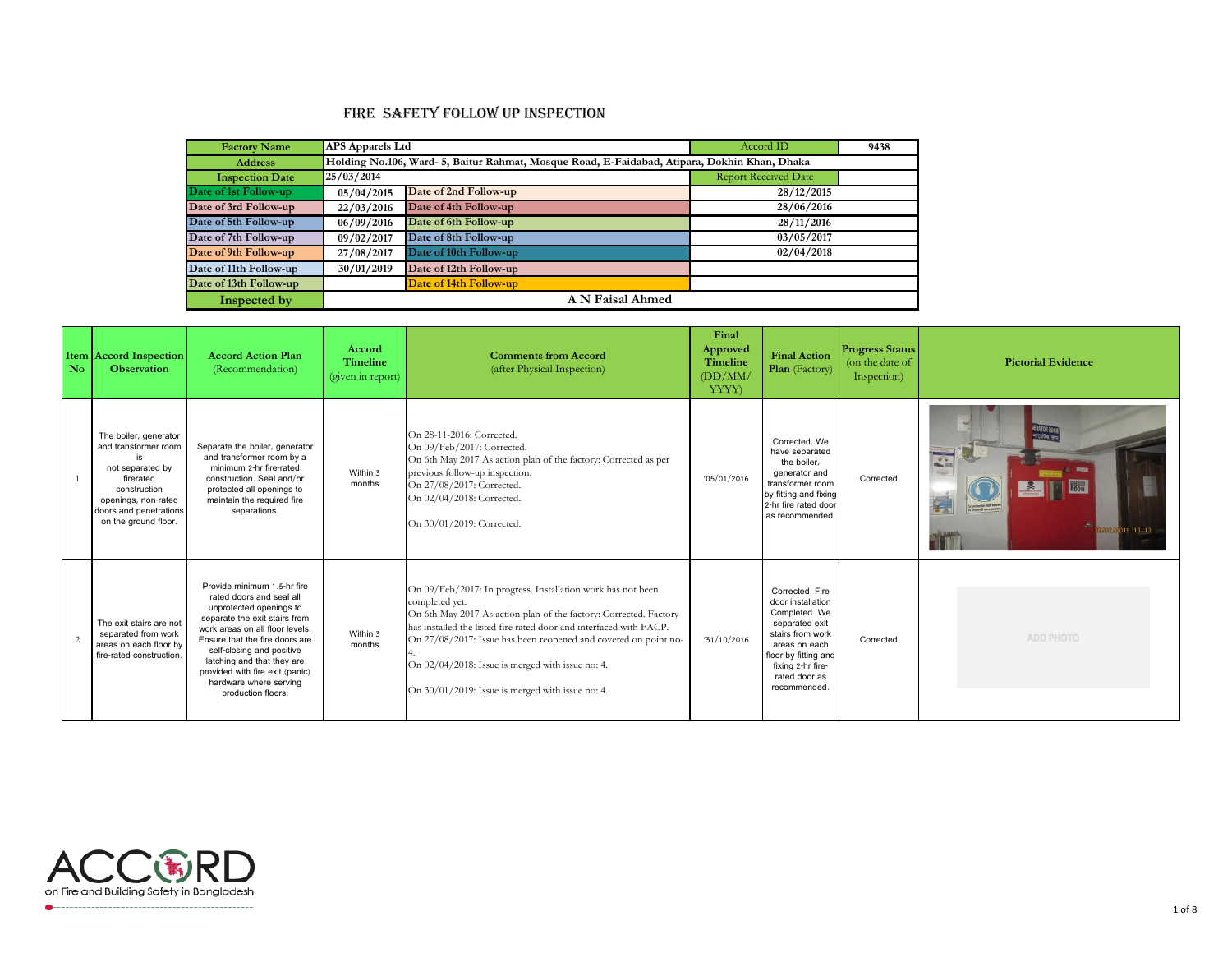| N <sub>o</sub> | <b>Item Accord Inspection</b><br><b>Observation</b>                                                                 | <b>Accord Action Plan</b><br>(Recommendation)                                                                                                                      | Accord<br><b>Timeline</b><br>(given in report) | <b>Comments from Accord</b><br>(after Physical Inspection)                                                                                                                                                                                                                                                                                                                                                                                                                                                                                                                                                                                                                                                                                                                                                                                                             | Final<br>Approved<br>Timeline<br>(DD/MM)<br>YYYY) | <b>Final Action</b><br>Plan (Factory)                                                        | <b>Progress Status</b><br>(on the date of<br>Inspection) | <b>Pictorial Evidence</b> |
|----------------|---------------------------------------------------------------------------------------------------------------------|--------------------------------------------------------------------------------------------------------------------------------------------------------------------|------------------------------------------------|------------------------------------------------------------------------------------------------------------------------------------------------------------------------------------------------------------------------------------------------------------------------------------------------------------------------------------------------------------------------------------------------------------------------------------------------------------------------------------------------------------------------------------------------------------------------------------------------------------------------------------------------------------------------------------------------------------------------------------------------------------------------------------------------------------------------------------------------------------------------|---------------------------------------------------|----------------------------------------------------------------------------------------------|----------------------------------------------------------|---------------------------|
| $\mathfrak{Z}$ | The "Fabric chute" is<br>not<br>separated by fire-rated<br>construction in the SE<br>stair.                         | Separate the "Fabric chute" by<br>a minimum 2-hr fire-rated<br>construction. Seal and/or<br>protected all openings to<br>maintain the required fire<br>separations | Within 3<br>months                             | On 09/Feb/2017: Corrected.<br>On 6th May 2017 As action plan of the factory: Corrected as per<br>previous follow-up inspection.<br>On 27/08/2017: Corrected.<br>On 02/04/2018: Corrected.<br>On 30/01/2019: Corrected.                                                                                                                                                                                                                                                                                                                                                                                                                                                                                                                                                                                                                                                 | '10/07/2016                                       | Corrected. We<br>have separated<br>the "Fabric chute"<br>by fire rated<br>door/construction. | Corrected                                                | <b>ADD PHOTO</b>          |
| $\overline{4}$ | The exit stairs are not<br>separated from office<br>spaces in the SE and<br>NE stair by fire-rated<br>construction. | Provide minimum 1.5-hr fire rated<br>doors and seal all unprotected<br>openings to separate the exit<br>stairs from office spaces on<br>mezzanine floor levels.    | Within 3<br>months                             | On 09/Feb/2017: Installation work has not been completed yet.<br>On 6th May 2017 As action plan of the factory: In Progress. It has found<br>same as it was before follow-up inspection.<br>On 27/08/2017: Still fire door is required on ground floor. And door<br>vision glass is missing at different places. Mobile panel room shall have to<br>be separated from exit stair case.<br>On 02/04/2018: Work is in progress. Separation work hasn't completed<br>yet, due to unprotected openings & unsealed penetrations were found in<br>the exit stair enclosures. Interfacing work still on going.<br>On 30/01/2019: Unprotected opening found at exit stair enclosures<br>at ground floor & roof top, Door was kept open by external source,<br>proper certification of installed fire door was not available at site,<br>door accessories found non functional. | '31/10/2016                                       | Already Corrected.                                                                           | In Progress                                              | 1/01/9019 16:             |
| $\overline{5}$ | Unsealed penetrations<br>and openings are<br>located in exit stair<br>enclosures.                                   | Seal all penetrations and<br>openings in exit stair enclosure<br>walls to maintain the fire<br>separation.                                                         | Within 3<br>months                             | On 09/Feb/2017: Work is ongoing. Still some penetrations have<br>been found.<br>On 6th May 2017 As action plan of the factory: In Progress. It has<br>found same as it was before follow-up inspection.<br>On 27/08/2017: Penetration has been found due to stand pipe<br>installation work.<br>On 02/04/2018: Not completed yet. Unsealed penetrations and<br>unprotected openings have been found in ground and basement<br>floors exit stair enclosures.<br>On 30/01/2019: Not corrected yet. Unprotected opening was<br>observed at exit stair enclosures.                                                                                                                                                                                                                                                                                                         | '31/10/2016                                       | Already Corrected.                                                                           | In Progress                                              |                           |

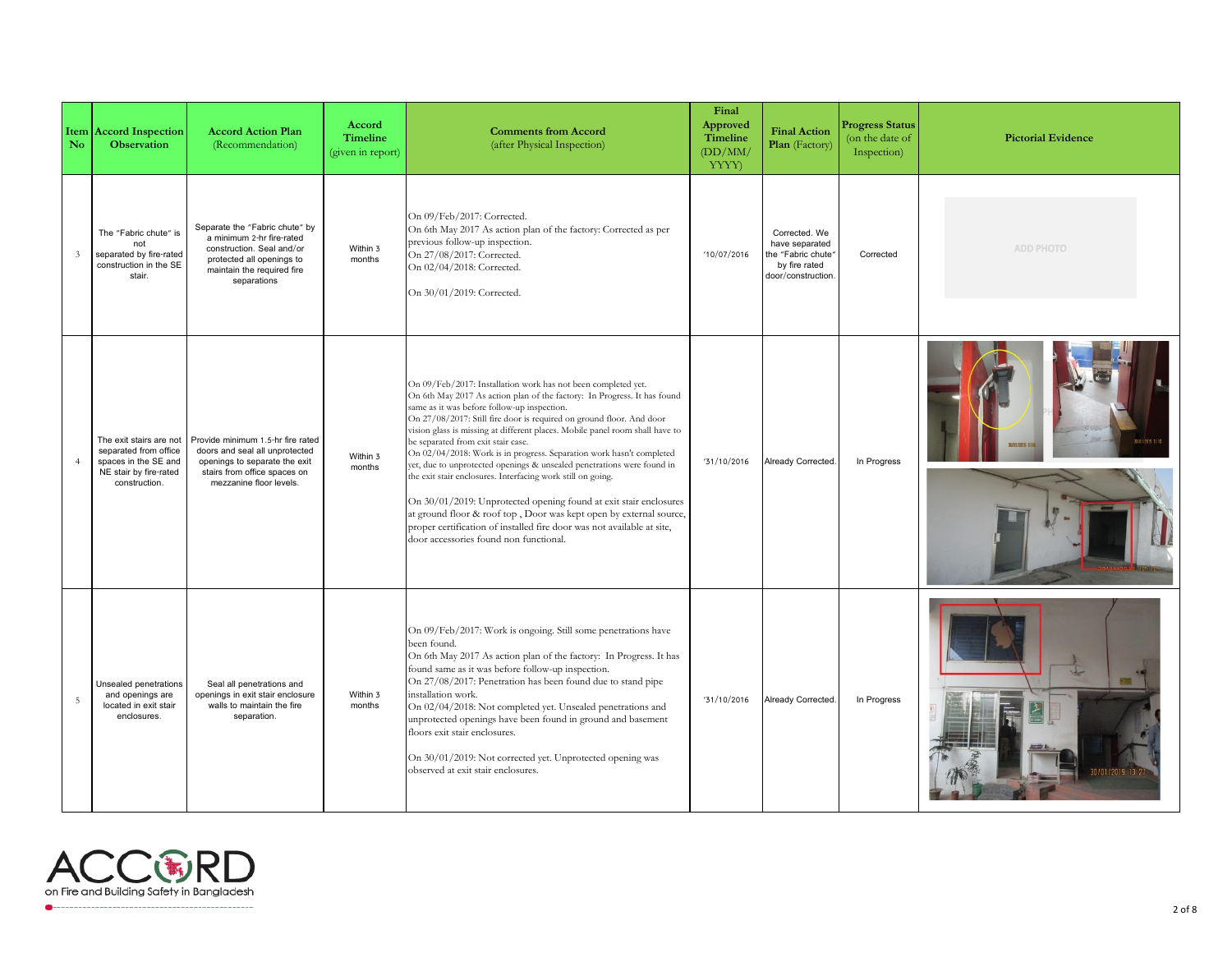| $\overline{\text{No}}$ | <b>Item Accord Inspection</b><br><b>Observation</b>                                                                                                                     | <b>Accord Action Plan</b><br>(Recommendation)                                                                                                                                                                                        | <b>Accord</b><br><b>Timeline</b><br>(given in report) | <b>Comments from Accord</b><br>(after Physical Inspection)                                                                                                                                                                                                                                                                                                                                | Final<br>Approved<br><b>Timeline</b><br>(DD/MM)<br>YYYY) | <b>Final Action</b><br>Plan (Factory)                                                                                                                                                    | <b>Progress Status</b><br>(on the date of<br>Inspection) | <b>Pictorial Evidence</b> |
|------------------------|-------------------------------------------------------------------------------------------------------------------------------------------------------------------------|--------------------------------------------------------------------------------------------------------------------------------------------------------------------------------------------------------------------------------------|-------------------------------------------------------|-------------------------------------------------------------------------------------------------------------------------------------------------------------------------------------------------------------------------------------------------------------------------------------------------------------------------------------------------------------------------------------------|----------------------------------------------------------|------------------------------------------------------------------------------------------------------------------------------------------------------------------------------------------|----------------------------------------------------------|---------------------------|
| 6                      | Diesel drum area is not<br>separated by fire-rated<br>construction on the<br>ground floor. Diesel<br>drum area is opening<br>to<br>egress path for the<br>ground floor. | Separate the diesel drum area<br>by a minimum 2-hr fire-rated<br>construction. Seal and/or<br>protected all openings to<br>maintain the required fire<br>separations.                                                                | Within 3<br>months                                    | On 09/Feb/2017: Corrected.<br>On 6th May 2017 As action plan of the factory: Corrected as per<br>previous follow-up inspection.<br>On 27/08/2017: Corrected.<br>On 02/04/2018: Corrected.<br>On 30/01/2019: Corrected.                                                                                                                                                                    | '24/12/2015                                              | Corrected. We<br>have created<br>separate diesel<br>drum storage<br>room and<br>protected by fire-<br>rated construction<br>and door. (Fire<br>door certificate &<br>checklist attached) | Corrected                                                |                           |
| $7\phantom{.0}$        | Egress doors and<br>gates<br>with locking features by<br>a padlock are provided<br>at building exits, exit<br>stairs, along egress<br>routes, exit discharge.           | Remove locking features from<br>all egress doors / gates.<br>If locks are required for<br>security reasons, utilize<br>special door locking features<br>complying with NFPA 101.                                                     | Immediate                                             | On 28-11-2016: Corrected.<br>On 09/Feb/2017: Corrected.<br>On 6th May 2017 As action plan of the factory: Corrected as per<br>previous follow-up inspection.<br>On 27/08/2017: Corrected.<br>On 02/04/2018: Corrected.<br>On 30/01/2019: Issue refer to SL No 25.                                                                                                                         | '10/08/2015                                              | Corrected. We<br>have removed all<br>collapsible<br>gate/locking<br>features and<br>utilized fire<br>door/special door<br>locking features<br>as suggested.                              | Corrected                                                | <b>ADD PHOTO</b>          |
| 8                      | Storage was located in<br>all exit stairs.                                                                                                                              | Remove all storage from exit<br>stairs and egress paths.                                                                                                                                                                             | Immediate                                             | On 28-11-2016: No action has been taken yet. Various storage & a<br>room beside the staircase have been found in the ground floor in<br>front of the lift.<br>On 09/Feb/2017: No action has been taken yet.<br>On 6th May 2017 As action plan of the factory: Corrected.<br>On 27/08/2017: Corrected.<br>On 02/04/2018: Refer to issue no.: 24.<br>On 30/01/2019: Refer to issue no.: 24. | '31/10/2016                                              | Corrected. We<br>already remove all<br>storage from exit<br>stairs and egress<br>paths.                                                                                                  | Corrected                                                | <b>ADD PHOTO</b>          |
| $\overline{9}$         | Collapsible doors and<br>sliding gates are<br>provided at the building<br>exits, exit stairs and<br>exit<br>discharge.                                                  | Replace all gates / sliding<br>doors along the means of<br>egress with side-hinged,<br>swinging egress doors.<br>If locks are required for<br>security reasons, utilize<br>special door locking features<br>complying with NFPA 101. | Within 1<br>month                                     | On 28-11-2016: Corrected.<br>On 09/Feb/2017: Corrected.<br>On 6th May 2017 As action plan of the factory: Corrected as per<br>previous follow-up inspection.<br>On 27/08/2017: Corrected.<br>On 02/04/2018: Corrected.<br>On 30/01/2019: Corrected as per previous follow up. Note:<br>Factory shall remove all kind of sliding gate at production area.                                  | '24/12/2015                                              | Corrected. We<br>have removed all<br>collapsible doors<br>and installed fire<br>rated/side-hinged<br>door as<br>suggested.                                                               | Corrected                                                |                           |

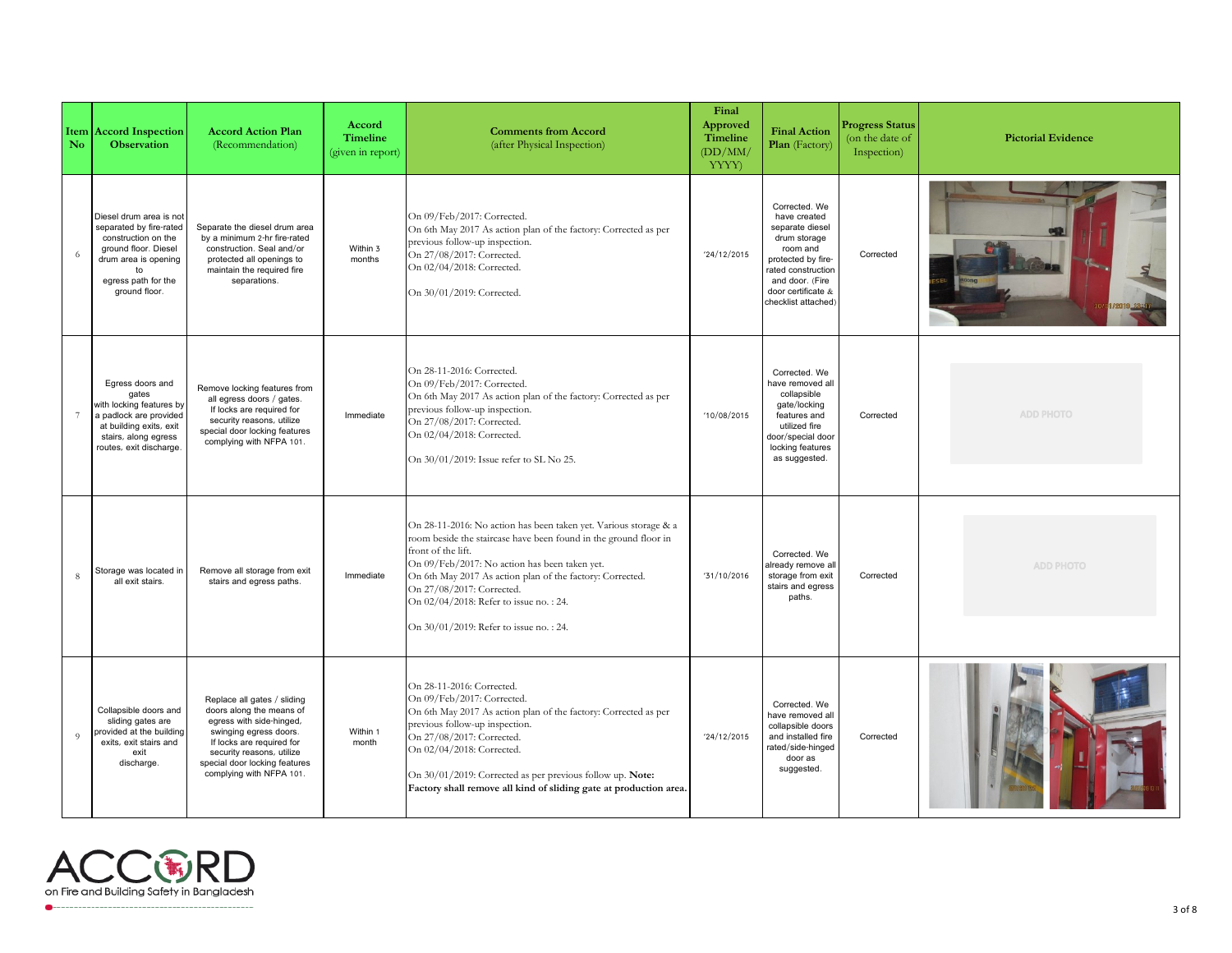| $\mathbf{N}$ <sub>o</sub> | <b>Item Accord Inspection</b><br><b>Observation</b>                                                                                                                                                                                                                               | <b>Accord Action Plan</b><br>(Recommendation)                                                                              | Accord<br><b>Timeline</b><br>(given in report)            | <b>Comments from Accord</b><br>(after Physical Inspection)                                                                                                                                                                                                                                                                                                                                                                                                                                                                                                                                                                                                                                                                                                                                                                                                                                                             | Final<br>Approved<br><b>Timeline</b><br>(DD/MM)<br>YYYY) | <b>Final Action</b><br>Plan (Factory)                                                                                                                                                                                                                                                                                                                                                                                                                  | <b>Progress Status</b><br>(on the date of<br>Inspection) | <b>Pictorial Evidence</b> |
|---------------------------|-----------------------------------------------------------------------------------------------------------------------------------------------------------------------------------------------------------------------------------------------------------------------------------|----------------------------------------------------------------------------------------------------------------------------|-----------------------------------------------------------|------------------------------------------------------------------------------------------------------------------------------------------------------------------------------------------------------------------------------------------------------------------------------------------------------------------------------------------------------------------------------------------------------------------------------------------------------------------------------------------------------------------------------------------------------------------------------------------------------------------------------------------------------------------------------------------------------------------------------------------------------------------------------------------------------------------------------------------------------------------------------------------------------------------------|----------------------------------------------------------|--------------------------------------------------------------------------------------------------------------------------------------------------------------------------------------------------------------------------------------------------------------------------------------------------------------------------------------------------------------------------------------------------------------------------------------------------------|----------------------------------------------------------|---------------------------|
| 10                        | The high-rise building<br>has an occupied floor<br>greater than 23m (75 ft)<br>and is not provided<br>with<br>automatic sprinkler<br>protection. The large<br>occupant loads, heavy<br>fuel loading, and<br>anticipated extended<br>egress times warrant<br>sprinkler protection. | Provide automatic sprinkler<br>protection throughout the<br>building in accordance with<br><b>NFPA 13.</b>                 | Design within 6<br>months,<br>install within 12<br>months | On 6th May 2017 As action plan of the factory: In Progress.<br>Installation work is going on.<br>On updated CAP for the month of July, 2017 factory committed to<br>complete the remediation work within 31st Aug, 2017 but time<br>extension are not accepted. Remediation work should be completed<br>as per Accord approved timeline.<br>On 27/08/2017: Installation is going on.<br>On 02/04/2018: Progress is not satisfactory. No significant progress<br>was observed since last follow-up. Piping work still not completed<br>yet. Moreover, procurement of the required fire pumps hasn't been<br>finalized vet.<br>Factory asked for time extension till 30/12/2018. Not accepted.<br>On 30/01/2019: Fire pump installation is going on. Non listed valve<br>was observed. Fire pump room shall separate properly from<br>adjacent store area. Installation shall meet NFPA 13, 14, 20 &<br>Accord standard. | '31/10/2016                                              | We have a<br>nonlisted pumps<br>which has been<br>procured in 2014<br>the pump set not<br>finally installted<br>due to this issue.<br>Recently we<br>decided to procure<br>another pump<br>listed pump set.<br>We have already<br>issued L/C in May<br>24, 2018,<br>Estimated time of<br>arrival (ETA) of<br>the fire pump is<br>Nov 27, 2018. we<br>will completed the<br>issue within Dec<br>31, 2018. the<br>pipeline works has<br>been alredy done | In Progress                                              |                           |
| 11                        | The fire alarm system<br>antiquated, not a listed<br>system, and does not<br>provide alarm and<br>notification features<br>consistent with<br>acceptable standards.                                                                                                               | Replace the fire alarm system with<br>a new, listed addressable fire<br>alarm system in accordance with<br><b>NFPA 72.</b> | Within 3<br>months                                        | On 09/Feb/2017: Installation work is ongoing.<br>On 6th May 2017 As action plan of the factory: In Progress.<br>Installation work is going on.<br>On 27/08/2017: Installation is going on.<br>On 02/04/2018: Installation has not been completed yet.<br>Factory asked for time extension till May 2018. Not accepted.<br>On 30/01/2019: Reportedly, installation is complete & waiting for<br>completion of protection system to apply for T&C VI. However, it<br>was advised, if commissioning of the fire alarm system being<br>complete, factory can apply for T&C VI. FACP shall install on a<br>isolated fire separated safe room.                                                                                                                                                                                                                                                                               | '31/10/2016                                              | Corrected                                                                                                                                                                                                                                                                                                                                                                                                                                              | In Progress                                              |                           |
| 12                        | nspection, testing, and<br>maintenance for the<br>fire<br>alarm system was not<br>in<br>accordance with NFPA<br>72.                                                                                                                                                               | Inspect, test and maintain the<br>fire alarm system, and keep<br>written records on-site, in<br>accordance with NFPA 72.   | Within 3<br>months                                        | On 28-11-2016: Corrected as per the last follow-up.<br>On 09/Feb/2017: Corrected as per previous follow ups.<br>On 6th May 2017 As action plan of the factory: Corrected as per<br>previous follow-up inspection.<br>On 27/08/2017: Corrected.<br>On 02/04/2018: Corrected as per previous follow-up.<br>On 30/01/2019: Corrected.                                                                                                                                                                                                                                                                                                                                                                                                                                                                                                                                                                                     | '16/04/2016                                              | Corrected. We<br>have implemented<br>inspection, testing<br>and maintenance<br>for the fire alarm<br>system in<br>accordance with<br>NFPA 72 as<br>suggested.                                                                                                                                                                                                                                                                                          | Corrected                                                | 30/01/2018 11:54          |

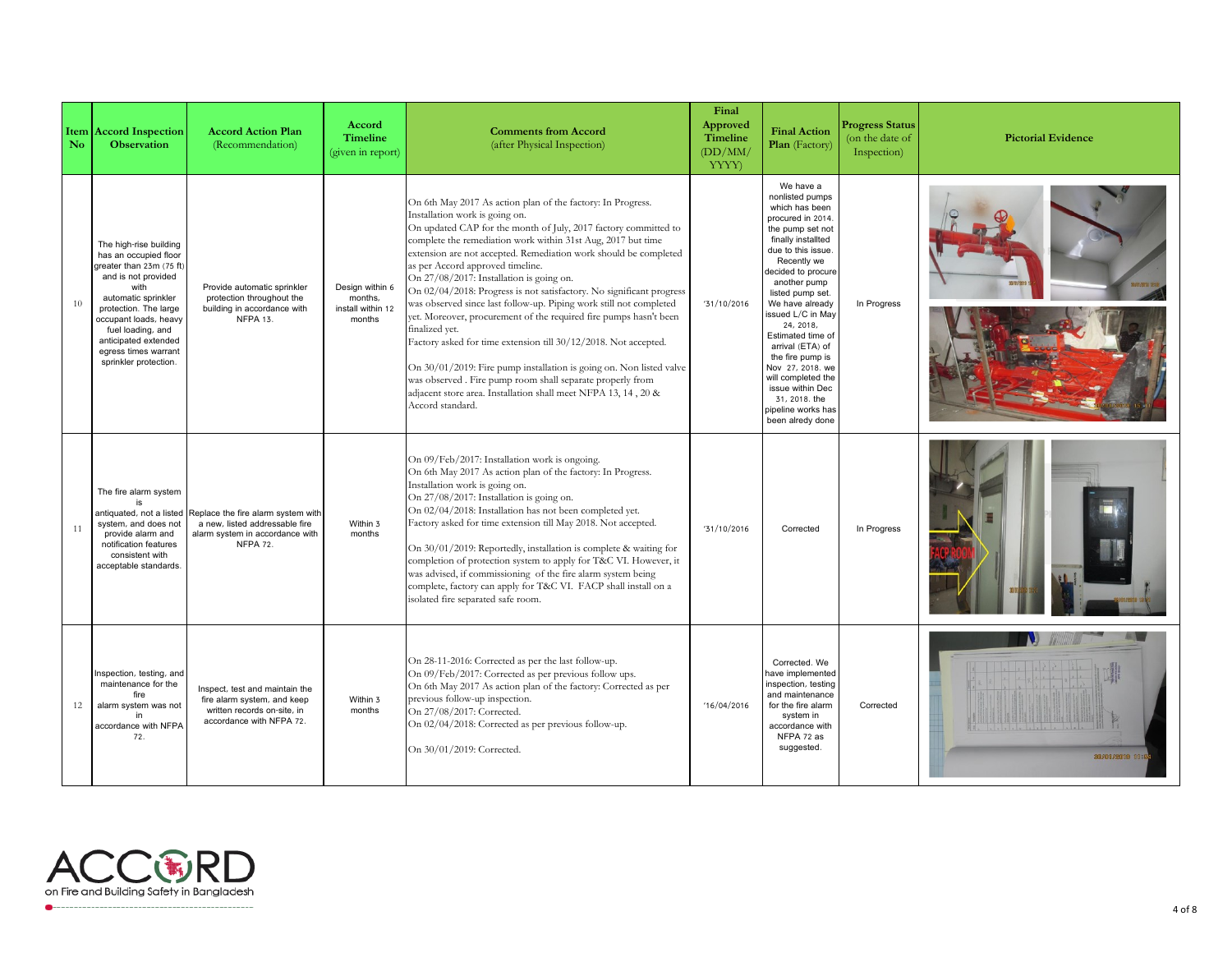| N <sub>o</sub> | <b>Item Accord Inspection</b><br><b>Observation</b>                                                                                                                                                                                          | <b>Accord Action Plan</b><br>(Recommendation)                                                                                                                                                                                                                                                                                                                                                                                                                          | Accord<br><b>Timeline</b><br>(given in report) | <b>Comments from Accord</b><br>(after Physical Inspection)                                                                                                                                                                                                                                                                                                                           | Final<br>Approved<br><b>Timeline</b><br>(DD/MM)<br>YYYY) | <b>Final Action</b><br>Plan (Factory)                                                                                                                                                                                                                                        | <b>Progress Status</b><br>(on the date of<br>Inspection) | <b>Pictorial Evidence</b> |
|----------------|----------------------------------------------------------------------------------------------------------------------------------------------------------------------------------------------------------------------------------------------|------------------------------------------------------------------------------------------------------------------------------------------------------------------------------------------------------------------------------------------------------------------------------------------------------------------------------------------------------------------------------------------------------------------------------------------------------------------------|------------------------------------------------|--------------------------------------------------------------------------------------------------------------------------------------------------------------------------------------------------------------------------------------------------------------------------------------------------------------------------------------------------------------------------------------|----------------------------------------------------------|------------------------------------------------------------------------------------------------------------------------------------------------------------------------------------------------------------------------------------------------------------------------------|----------------------------------------------------------|---------------------------|
| 13             | nspection, testing, and<br>maintenance for the<br>emergency lighting<br>system was not in<br>accordance with The<br>ACCORD standard.                                                                                                         | Inspect, test and maintain the<br>emergency lighting system in<br>accordance with The<br>ACCORD standard. Keep<br>written records on-site.                                                                                                                                                                                                                                                                                                                             | Within 3<br>months                             | On 09/Feb/2017: Corrected.<br>On 6th May 2017 As action plan of the factory: Corrected as per<br>previous follow-up inspection.<br>On 27/08/2017: Corrected.<br>On 02/04/2018: Corrected.<br>On 30/01/2019: Corrected.                                                                                                                                                               | '02/09/2015                                              | Corrected. We<br>have started to<br>inspect, test and<br>maintain the<br>emergency lighting<br>system in<br>accordance with<br>The ACCORD<br>standard &<br>keeping written<br>records.                                                                                       | Corrected                                                | 300/01/22019 11:03        |
| 14             | New Finding:<br>Store room in the<br>basement floor, roof<br>floor is not separated<br>rom exit stair and store<br>room in the ground<br>floor is not separated<br>from medical center,<br>childcare, offices by fire<br>rated construction. | Separate the store rooms by a<br>minimum 1-hr fire-rated<br>construction. Seal and/or<br>protected all openings to maintain<br>the required fire separations.                                                                                                                                                                                                                                                                                                          | Within 3<br>months                             | On 6th May 2017 As action plan of the factory: Corrected.<br>On 27/08/2017: Corrected.<br>On 02/04/2018: Not completed yet.<br>Factory asked for time extension till 30/09/2018. Not accepted.<br>On 30/01/2019: Not corrected yet. Fire door was kept open by<br>external source,                                                                                                   | '31/10/2016                                              | <b>Already Corrected</b>                                                                                                                                                                                                                                                     | In Progress                                              | 30/01/2019 15:08          |
| 15             | New Finding: Areas<br>used for combustible<br>storage in the sixth<br>floor is not separated<br>by fire-rated<br>construction.                                                                                                               | Provide dedicated storage rooms<br>separated by minimum 1-hr fire-<br>rated construction. Where<br>separate storage rooms are not<br>feasible, provide defined storage<br>areas and limit the storage<br>arrangement as follows:-<br>Maximum height of 2.4m and<br>maximum area of 23m2- If<br>sprinkler protected: maximum<br>height of 3.66m and maximum<br>area of 93m2Separate areas of<br>unenclosed combustible storage<br>by a minimum clear distance of<br>3m. | Within 3 months                                | On 28-11-2016: Corrected.<br>On 09/Feb/2017: Corrected. Pile dimension area is maintaining.<br>On 6th May 2017 As action plan of the factory: Corrected as per<br>previous follow-up inspection.<br>On 27/08/2017: Corrected.<br>On 02/04/2018: Corrected.<br>On 30/01/2019: Corrected.                                                                                              | '25/04/2016                                              | have provided<br>defined storage<br>area as per given<br>suggestion. Now<br>we don't use<br>different area for<br>combustible<br>storage. Also note<br>that, we have<br>completed the<br>installation of fire<br>door at mentioned<br>floor. We are also<br>going to install | Corrected                                                | 30/01/2019 12:28          |
| 16             | New Finding:<br>The width of aisle is<br>less than 36 inch. In<br>the mezzanine floor<br>store room, fifth floor's<br>cutting section.                                                                                                       | Provide a minimum aisle width of<br>36 inch.                                                                                                                                                                                                                                                                                                                                                                                                                           | Within 1<br>month                              | On 28-11-2016: Corrected.<br>On 09/Feb/2017: Corrected.<br>On 6th May 2017 As action plan of the factory: Corrected as per<br>previous follow-up inspection.<br>On 27/08/2017: Corrected.<br>On 02/04/2018: Not corrected. Found improper during follow-up<br>inspection period. Aisles width at 6th floor has found inadequate.<br>Issue is re-opened.<br>On 30/01/2019: Corrected. | '20/07/2016                                              | <b>Already Corrected</b>                                                                                                                                                                                                                                                     | Corrected                                                |                           |

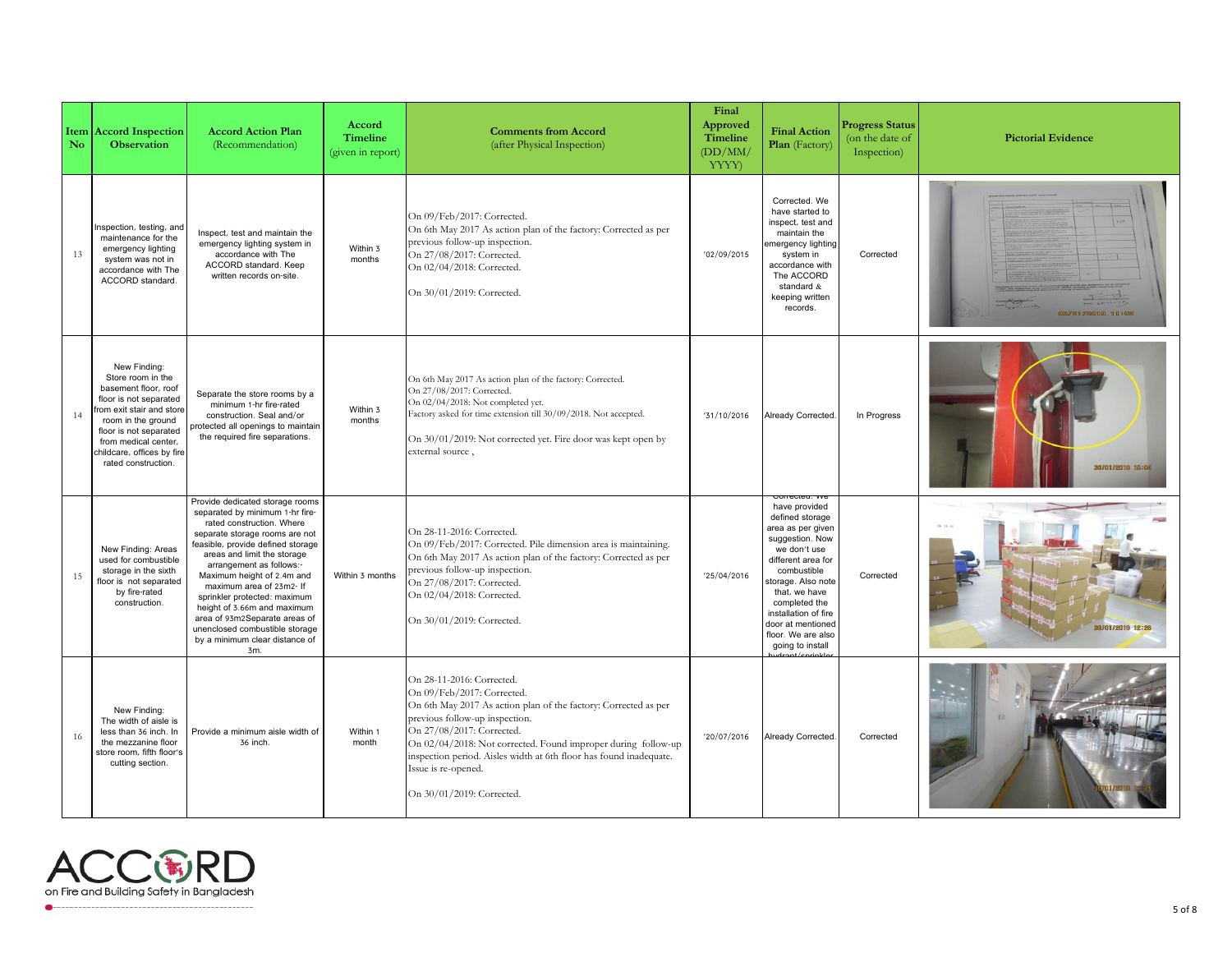| $\mathbf{N}$ <sub>o</sub> | <b>Item Accord Inspection</b><br><b>Observation</b>                                                                                                                            | <b>Accord Action Plan</b><br>(Recommendation)                                                                                                                                                                                                                                                                                                                                                                                                                                                                  | Accord<br><b>Timeline</b><br>(given in report) | <b>Comments from Accord</b><br>(after Physical Inspection)                                                                                                                                                                                                                                                                                                                                                                                                                                                                                                                           | Final<br>Approved<br><b>Timeline</b><br>(DD/MM)<br>YYYY) | <b>Final Action</b><br>Plan (Factory)                                                      | <b>Progress Status</b><br>(on the date of<br>Inspection) | <b>Pictorial Evidence</b> |
|---------------------------|--------------------------------------------------------------------------------------------------------------------------------------------------------------------------------|----------------------------------------------------------------------------------------------------------------------------------------------------------------------------------------------------------------------------------------------------------------------------------------------------------------------------------------------------------------------------------------------------------------------------------------------------------------------------------------------------------------|------------------------------------------------|--------------------------------------------------------------------------------------------------------------------------------------------------------------------------------------------------------------------------------------------------------------------------------------------------------------------------------------------------------------------------------------------------------------------------------------------------------------------------------------------------------------------------------------------------------------------------------------|----------------------------------------------------------|--------------------------------------------------------------------------------------------|----------------------------------------------------------|---------------------------|
| 17                        | New Finding:<br>Unsealed penetrations<br>and openings are<br>located in the fire-rated<br>all floor/ceiling<br>assemblies in the west<br>side of the building's all<br>floors. | Provide a minimum 2-hr fire-rated<br>shaft to separate the utility risers<br>from each floor level. OR Seal all<br>penetrations and openings in<br>floor/ceiling assemblies to<br>maintain the fire separation.                                                                                                                                                                                                                                                                                                | Within 1 months                                | On 09/Feb/2017: Corrected.<br>On 6th May 2017 As action plan of the factory: Corrected as per<br>previous follow-up inspection.<br>On 27/08/2017: Corrected.<br>On 02/04/2018: Corrected.<br>On 30/01/2019: Corrected.                                                                                                                                                                                                                                                                                                                                                               | '15/07/2016                                              | Corrected. We<br>have provided a<br>minimum 2-hr fire<br>rated constriction<br>as suggest. | Corrected                                                | <b>ADD PHOTO</b>          |
| 18                        | New Finding:<br>Exit stair door / egress<br>door serving 50 or<br>more occupants does<br>not swing in the<br>direction of egress<br>travel in the ground<br>and roof floor.    | Modify the egress door to swing in<br>the direction of egress travel.                                                                                                                                                                                                                                                                                                                                                                                                                                          | Within 1 months                                | On 09/Feb/2017: Corrected.<br>On 6th May 2017 As action plan of the factory: Corrected as per<br>previous follow-up inspection.<br>On 27/08/2017: Corrected.<br>On 02/04/2018: Corrected.<br>On 30/01/2019: Corrected.                                                                                                                                                                                                                                                                                                                                                               | '31/10/2016                                              | Corrected, we<br>ave complete the<br>work as<br>suggested.                                 | Corrected                                                |                           |
| 19                        | New Finding:<br>Office area in fifth floor<br>and kitchen in sixth<br>floor are not separated<br>from adjacent cutting<br>area by fire rated<br>construction.                  | Provide minimum 1.5-hr fire rated<br>doors and seal all unprotected<br>openings to separate the exit<br>stairs from work areas and other<br>building spaces on all floor levels.<br>Ensure that the fire doors are self-<br>closing and positive latching and<br>that they are provided with fire exit<br>(panic) hardware where serving<br>production floors. If fire doors are<br>required to be held open for<br>functional reasons, provide<br>automatic-closing devices tied to<br>the fire alarm system. | Within 3 months                                | On 28-11-2016: Partially corrected. Kitchen has been removed from<br>sixth floor. Office area is not separated from the production area in<br>fifth floor.<br>On 09/Feb/2017: No action has been taken yet.<br>On 6th May 2017 As action plan of the factory: In Progress. It has<br>found same as it was before follow-up inspection.<br>On 27/08/2017: Corrected.<br>On 02/04/2018: Not corrected. Found improper. Fifth floor office<br>area has found not fire separated as per recommendation. Issue is re-<br>opened.<br>On 30/01/2019: Office area is separated by fire door. | '31/10/2016                                              | Already Corrected.                                                                         | Corrected                                                | 電話解答<br>会社作家生<br>ms 12:34 |



 $\bullet$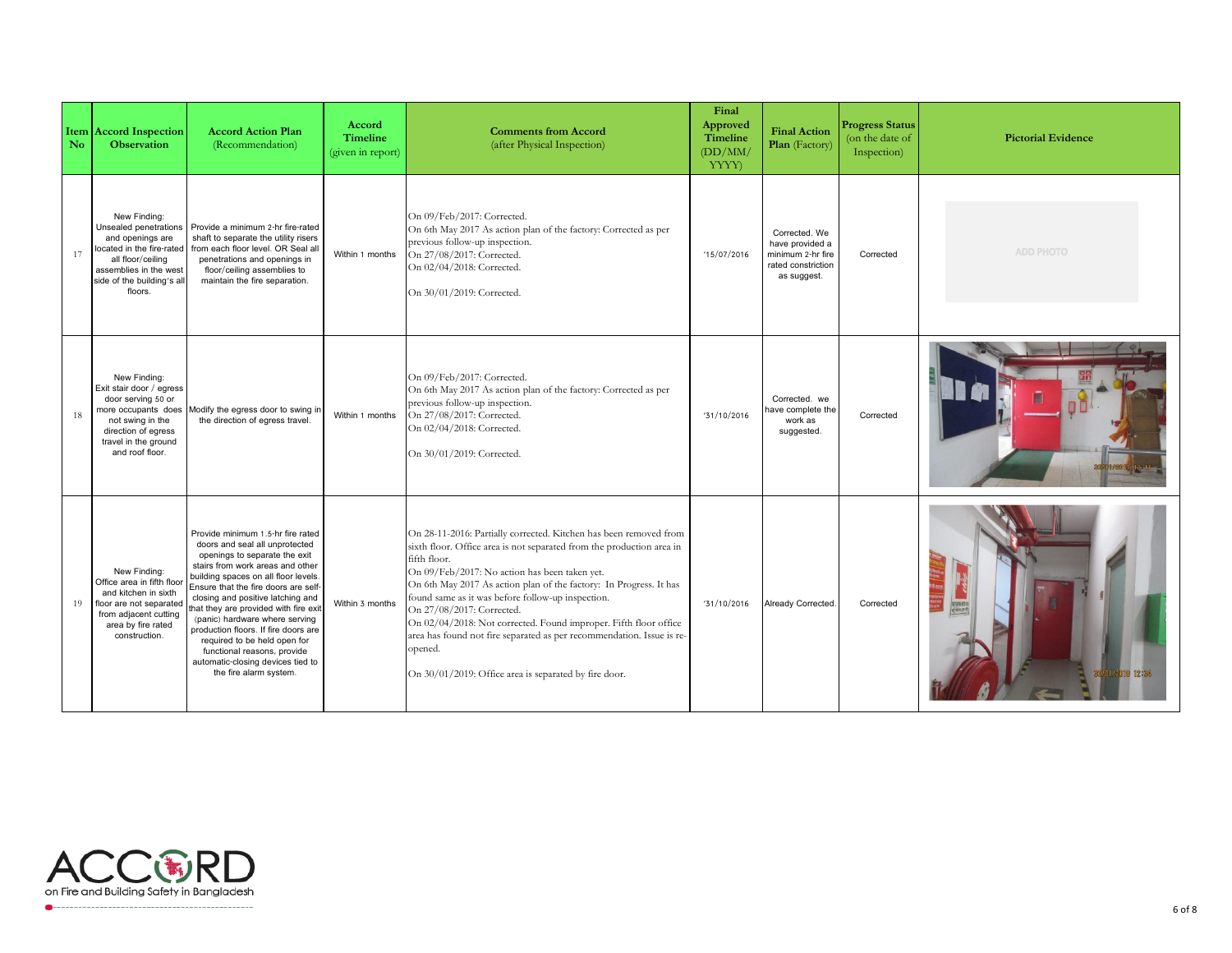| N <sub>o</sub> | <b>Item Accord Inspection</b><br><b>Observation</b>                                                                                                                                                                        | <b>Accord Action Plan</b><br>(Recommendation)                                                                                                                                                                                                                                                                                          | Accord<br>Timeline<br>(given in report) | <b>Comments from Accord</b><br>(after Physical Inspection)                                                                                                                                                                                                                                                                                                                                                                                                                                                                                                                                                                                           | Final<br>Approved<br><b>Timeline</b><br>(DD/MM)<br>YYYY) | <b>Final Action</b><br>Plan (Factory)                                                                            | <b>Progress Status</b><br>(on the date of<br>Inspection) | <b>Pictorial Evidence</b>                  |
|----------------|----------------------------------------------------------------------------------------------------------------------------------------------------------------------------------------------------------------------------|----------------------------------------------------------------------------------------------------------------------------------------------------------------------------------------------------------------------------------------------------------------------------------------------------------------------------------------|-----------------------------------------|------------------------------------------------------------------------------------------------------------------------------------------------------------------------------------------------------------------------------------------------------------------------------------------------------------------------------------------------------------------------------------------------------------------------------------------------------------------------------------------------------------------------------------------------------------------------------------------------------------------------------------------------------|----------------------------------------------------------|------------------------------------------------------------------------------------------------------------------|----------------------------------------------------------|--------------------------------------------|
| 20             | New Finding:<br>Based on the number<br>and location of<br>emergency lights<br>observed, adequate<br>illumination levels are<br>not anticipated along<br>egress routes. It has<br>been observed<br>throughout the building. | Test the emergency lighting<br>system on each floor and provide<br>additional emergency fixtures to<br>provide adequate illumination<br>along the means of egress.<br>Provide a minimum illumination of<br>10 lux at the floor level within exit<br>stairs and exit discharge paths<br>and minimum 2.5 lux along exit<br>access aisles | Within 1 months                         | On 28-11-2016: Corrected.<br>On 09/Feb/2017: Corrected.<br>On 6th May 2017 As action plan of the factory: Corrected as per<br>previous follow-up inspection.<br>On 27/08/2017: Corrected.<br>On 02/04/2018: Not corrected. Found improper. Inadequate<br>illumination levels of emergency lightings units were observed during<br>follow-up inspection period. Factory shall ensure adequate<br>illumination levels along the egress routes as per recommendation<br>where required. Issue is re-opened.<br>On 30/01/2019: Not corrected. Found improper. Inadequate<br>illumination levels of emergency lightings units were observed at<br>floors. | '20/07/2016                                              | Corrected. We<br>have provided<br>some additional<br>emergency<br>fixtures to ensure<br>minimum<br>illumination. | In Progress                                              | 30/01/2019 12:42                           |
| 21             | New Finding:<br>Manual on-off switch is<br>provided for emergency<br>lighting units.                                                                                                                                       | Remove manual on/off switches<br>from emergency lighting units to<br>prevent them from being switched<br>off.                                                                                                                                                                                                                          | Within 1<br>month                       | On 09/Feb/2017: Corrected.<br>On 6th May 2017 As action plan of the factory: Corrected as per<br>previous follow-up inspection.<br>On 27/08/2017: Corrected.<br>On 02/04/2018: Corrected.<br>On 30/01/2019: Corrected.                                                                                                                                                                                                                                                                                                                                                                                                                               | '29/12/2015                                              | Corrected. We<br>have removed<br>manual on/off<br>switch from<br>mentioned<br>emergency lighting<br>unit.        | Corrected                                                | EXIT<br>$\sum$<br><b>BOJOT ATOTS</b> 12:51 |
| 22             | New Finding (6th<br>Follow-up): Diesel<br>storage area has been<br>found inside the boiler<br>room in ground floor.                                                                                                        | Separate the diesel stoarge area<br>from the boiler & other<br>occupancies by a minimum 2-hr<br>fire-rated construction. Seal<br>and/or protect all openings to<br>maintain the required fire<br>separations.                                                                                                                          | Within 2 months                         | On 6th May 2017 As action plan of the factory: Corrected. Factory<br>has sealed all opening and installed the listed fire rated door.<br>On 27/08/2017: Corrected. Fire door installation has been done.<br>On 02/04/2018: Corrected.<br>On 30/01/2019: Corrected.                                                                                                                                                                                                                                                                                                                                                                                   | '09/03/2017                                              | Corrected: Our<br>boiler is diesel<br>boiler. So Boiler<br>fuel tang are keep<br>inside the boiler<br>room.      | Corrected                                                | <b>ADD PHOTO</b>                           |